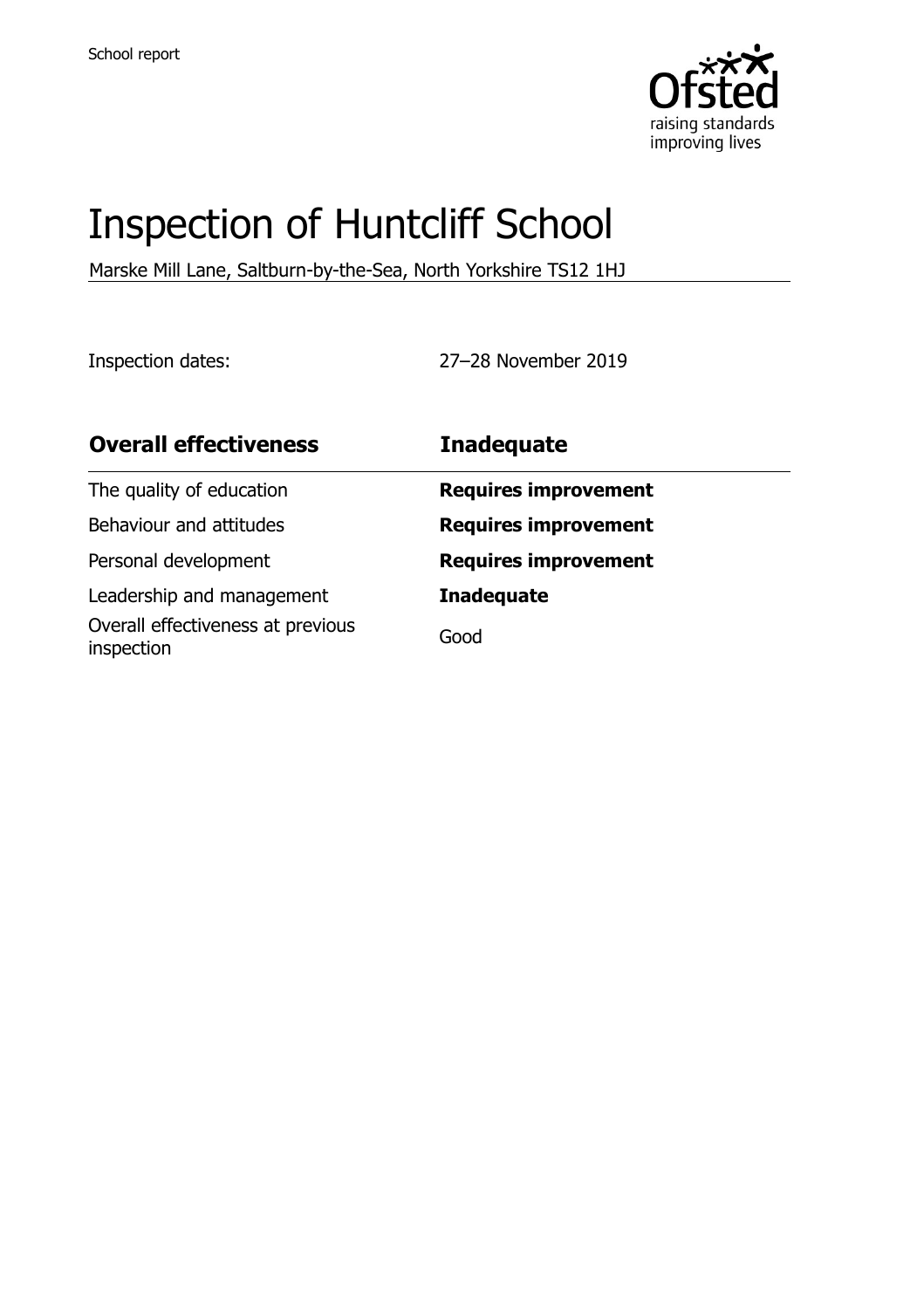

## **What is it like to attend this school?**

Huntcliff School is a friendly place. Pupils are welcoming to visitors. For the most part, pupils seem happy. The school is tolerant of people with different cultures, appearances and beliefs.

There is no question that leaders are committed to pupils doing well. They have spent time and energy in preparing a curriculum that will challenge pupils to do so. Teachers generally know their subjects and push pupils to want to achieve. There is more work to do to embed the curriculum and improve examination results.

Pupils' behaviour is a mixed picture. In some lessons, with some teachers, it is good. In other lessons, it is less so. Too many pupils have to put up with regular disruption in their lessons. Pupils with special educational needs and/or disabilities (SEND) are not well served by the behaviour system. A significant minority of pupils are absent from school too much.

As a rule, pupils, staff, parents and carers do not think that bullying is a problem at Huntcliff. However, a minority of pupils and parents think that the school could deal with it more effectively when it happens.

Leaders have made decisions about safeguarding matters, such as removing the doors from pupils' toilets, which were not well thought through. Part of the boys' toilet was visible to pupils, staff and visitors from the corridor and an outside area of the school. This made some pupils feel unsafe and uncomfortable. It placed pupils, staff and visitors in a vulnerable position. Additionally, leaders did not follow statutory guidance when dealing with an allegation against a member of staff.

#### **What does the school do well and what does it need to do better?**

Leaders have started the process of introducing a curriculum that is ambitious for all pupils. In some subjects, such as English, mathematics and history, the curriculum is well thought through. It maps out what pupils need to know, and when. For example, pupils make links in English between the different ways writers present 'the family' in Victorian literature. In history, pupils reach back into what they learned about the Tudors to help them grasp the causes of the English civil war. In other subject areas, however, the knowledge that pupils need is not as organised. In these parts of the curriculum, work is not as demanding or does not help pupils to build up their knowledge and skills in a helpful order.

As a result of the curriculum taking shape and teaching that is improving, pupils have started to do better in their examinations at the end of Year 11. This is especially the case in English. Even so, overall, pupils do less well than they should. This is particularly the case in mathematics, modern foreign languages and some of the 'options' group of subjects.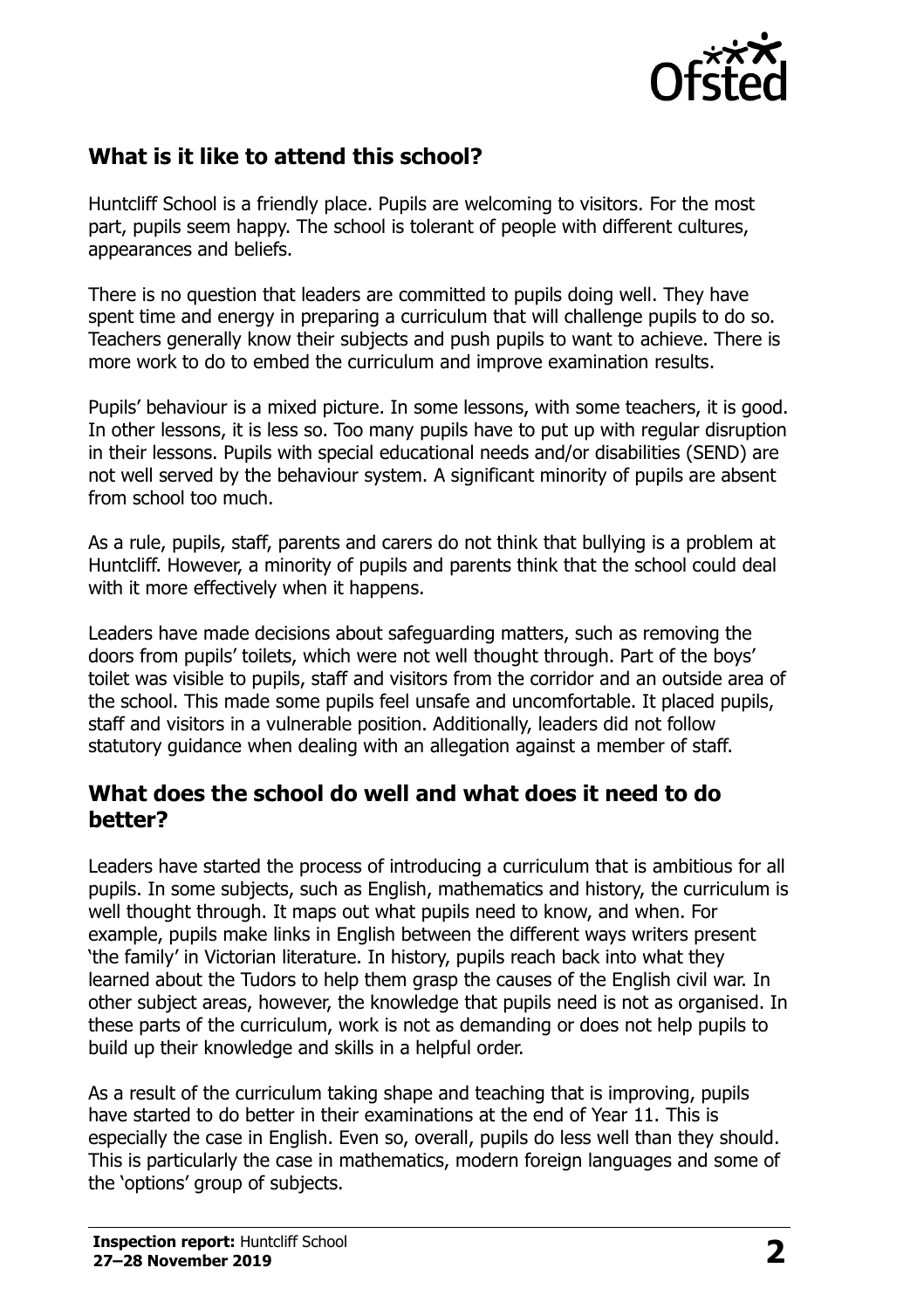

The rate of entries to the English Baccalaureate group of subjects (English, mathematics, science, history, geography and languages) was well above the national average in 2019.

During the inspection overall, pupils' behaviour in lessons and around the school was calm and orderly. They were polite and friendly to inspectors. Occasionally, in lessons visited, there was a little bit of chatting and fidgeting by pupils while the teacher was talking. However, all of the pupils who spoke to inspectors said that it was not unusual to have disruption in some of their lessons. They told inspectors that this was usually caused by the same pupils in the same lessons. Worries about disruption were also shared by a number of parents and some staff. Leaders have started to address the rate of exclusion of pupils with SEND. However, they continue to be excluded a lot compared to other pupils. This is not an acceptable situation.

Leaders' ambition is that the curriculum will help pupils do well. However, the effectiveness of this is limited, because a significant minority of pupils are absent from the school too often. This is a situation which has gone on for a number of years. Leaders were asked to sort this out at the previous inspection but have not. Pupils' attendance is getting worse.

The school offers lots of opportunities for pupils to get involved in activities beyond the classroom, especially in sport and the arts. The 'Life Skills' curriculum teaches them about preparing for life outside the school. Pupils described the school as tolerant and respectful. However, pupils could not remember learning about the dangers of people who spread extremist and radicalised views. The school has successfully put in place the 'Gatsby Benchmarks' for careers guidance, which help pupils make well-informed decisions about their future. As a result of effective careers guidance, a very high rate of pupils move on to appropriate next steps at the end of Year 11.

There have been some recent changes in the leadership of SEND. Inspectors saw some effective practice in different subjects, where pupils with SEND were appropriately supported. However, quite a few parents of pupils with SEND do not think that the school meets their children's needs as well as they feel it should. At present, leaders' systems for checking the effectiveness of their support for pupils with SEND are weak.

Most staff who made their views known feel proud to work at the school. They think that leaders are interested in staff well-being. A number of parents do not think that the school communicates with them well enough and find it difficult to get hold of the right person to deal with concerns in a timely way.

# **Safeguarding**

The arrangements for safeguarding are not effective.

Leaders' decision-making and judgement reflect significant weaknesses in the culture of safeguarding in the school. For example, leaders removed the doors to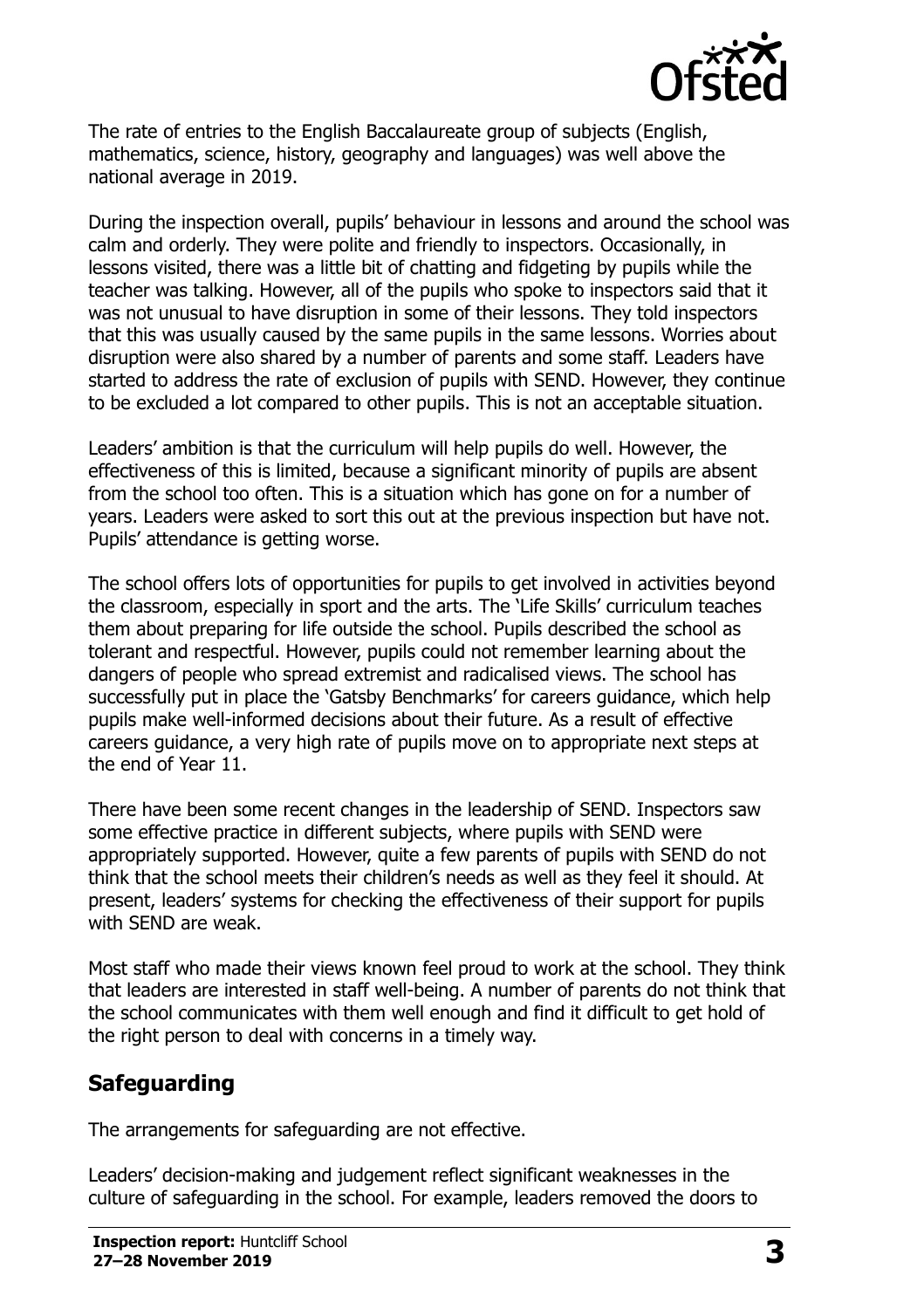

pupils' toilets. This was to prevent vandalism and limit opportunities for bullying. However, it led to pupils feeling unsafe and uncomfortable. It caused some parents to feel concerned. It placed staff and visitors in a vulnerable position. Governors did not check the safeguarding implications of this decision.

Additionally, although leaders investigated, they did not report an allegation against a member of staff to the local authority, as set out in statutory guidance.

Pupils who spoke to inspectors said that bullying is not really an issue in the school. When it happens, they said that there is always an adult in the school they can tell. However, some pupils do not think the school deals with bullying very well when it occurs. They think that the bully is sometimes treated as the equal of the victim. A number of parents share the view that bullying could be better handled. This is an area which leaders should address.

With regard to the checks which must be made about staff before they start to work at the school, leaders fulfil the necessary requirements. Staff with particular safeguarding responsibility for pupils make appropriate referrals to external agencies in a timely way.

#### **What does the school need to do to improve?**

#### **(Information for the school and appropriate authority)**

- There are weaknesses in leaders' actions following an allegation about a member of staff. Leaders did not take all the action required of them under statutory safeguarding guidance. They should ensure that they make the necessary referrals to the appropriate authority when dealing with such allegations.
- Leaders, including governors, did not think through the potential safeguarding consequences of removing the doors to pupils' toilets. Leaders started to re-fit the doors during the inspection, once the matter had been raised with them, recognising it had been an unwise decision. However, leaders should take care to think through more carefully any decisions which could have safeguarding consequences.
- $\blacksquare$  Much of the school's curriculum is well thought through, with careful planning about what pupils need to know, and when. The extent to which this is consistent across the curriculum is variable. Leaders should continue the work they have already started to put in place a coherent, sequenced curriculum which is ambitious for all pupils.
- Systems for monitoring the effectiveness of strategies to support pupils with SEND need to be reviewed, improved and re-launched, so that provision for pupils with SEND is strengthened.
- The attendance of a significant minority of pupils has been too low for several years and is declining further. Systems to improve attendance have not been effective. Leaders should ensure that the recently formed pastoral and attendance team takes the necessary steps to improve pupils' attendance. Leaders would be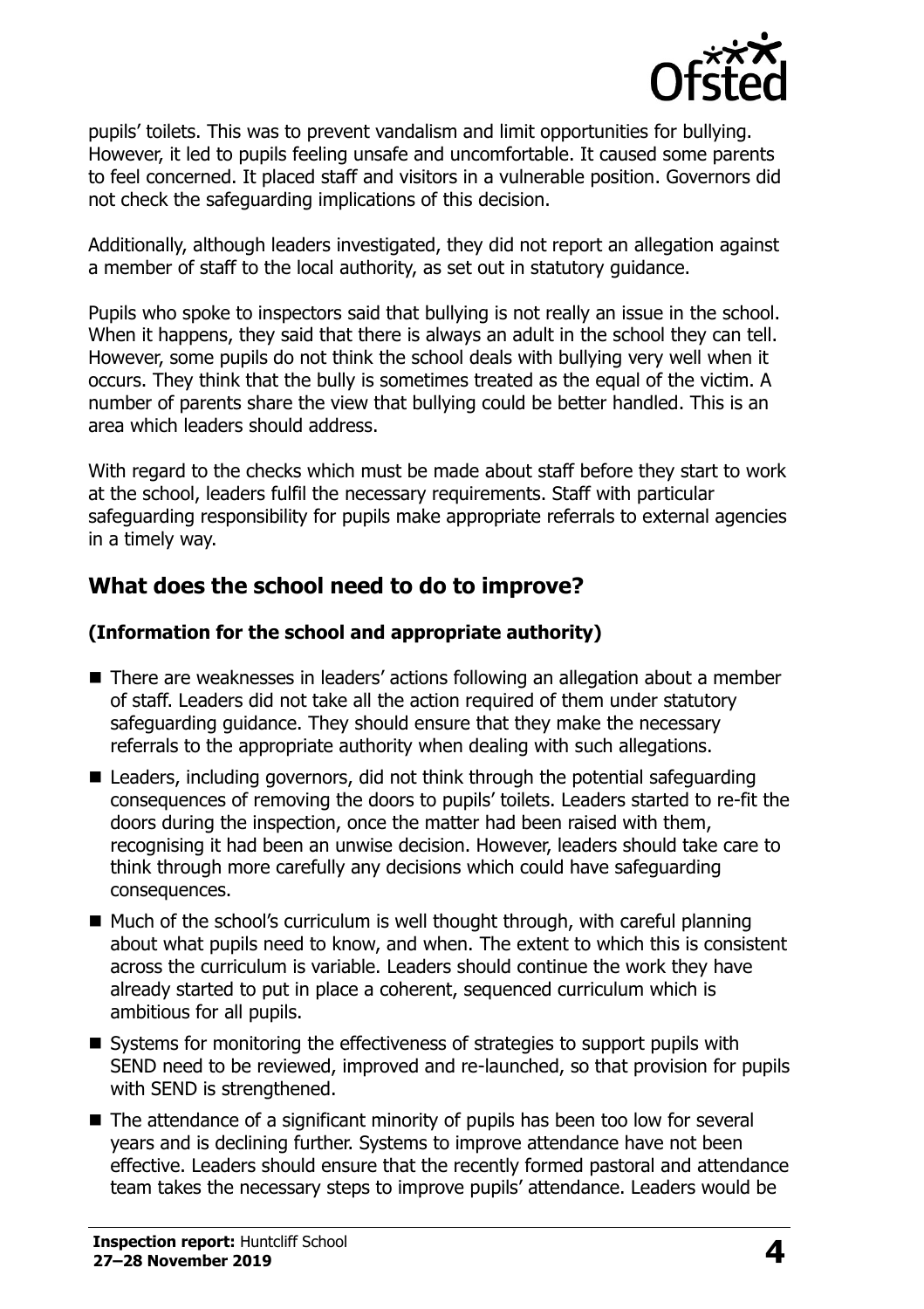

assisted in this work with more support from those parents who, against the school's quidance, take their children out of the school for term-time holidays.

- The behaviour of some pupils is not good enough, leading to the disruption of the learning of others at times. This is because leaders' systems to manage pupils' behaviour are not as effective as they need to be. Exclusions, especially of pupils with SEND, are high. Leaders should take action to reduce the rate of exclusion, especially of pupils with SEND, and to establish consistently applied behaviour management processes so that low-level disruption is much reduced.
- A minority of pupils and parents are not convinced that leaders' systems for managing bullying effectively are working as well as they should. Leaders should review the ways in which they identify bullying, help to resolve it and manage reports of bullying, and take the necessary action to further improve their approach.
- While pupils have a general awareness of how to keep safe, especially online, they do not have an understanding of the risks associated with radicalisation and extremism. Leaders should take action so that this aspect of pupils' personal development and safeguarding is strengthened.

#### **How can I feed back my views?**

You can use [Ofsted Parent View](http://parentview.ofsted.gov.uk/) to give Ofsted your opinion on your child's school, or to find out what other parents and carers think. We use Ofsted Parent View information when deciding which schools to inspect, when to inspect them and as part of their inspection.

The Department for Education has further *quidance* on how to complain about a school.

If you're not happy with the inspection or the report, you can [complain to Ofsted.](http://www.gov.uk/complain-ofsted-report)

#### **Further information**

You can search for [published performance information](http://www.compare-school-performance.service.gov.uk/) about the school.

In the report, '[disadvantaged pupils](http://www.gov.uk/guidance/pupil-premium-information-for-schools-and-alternative-provision-settings)' refers to those pupils who attract government pupil premium funding: pupils claiming free school meals at any point in the last six years and pupils in care or who left care through adoption or another formal route.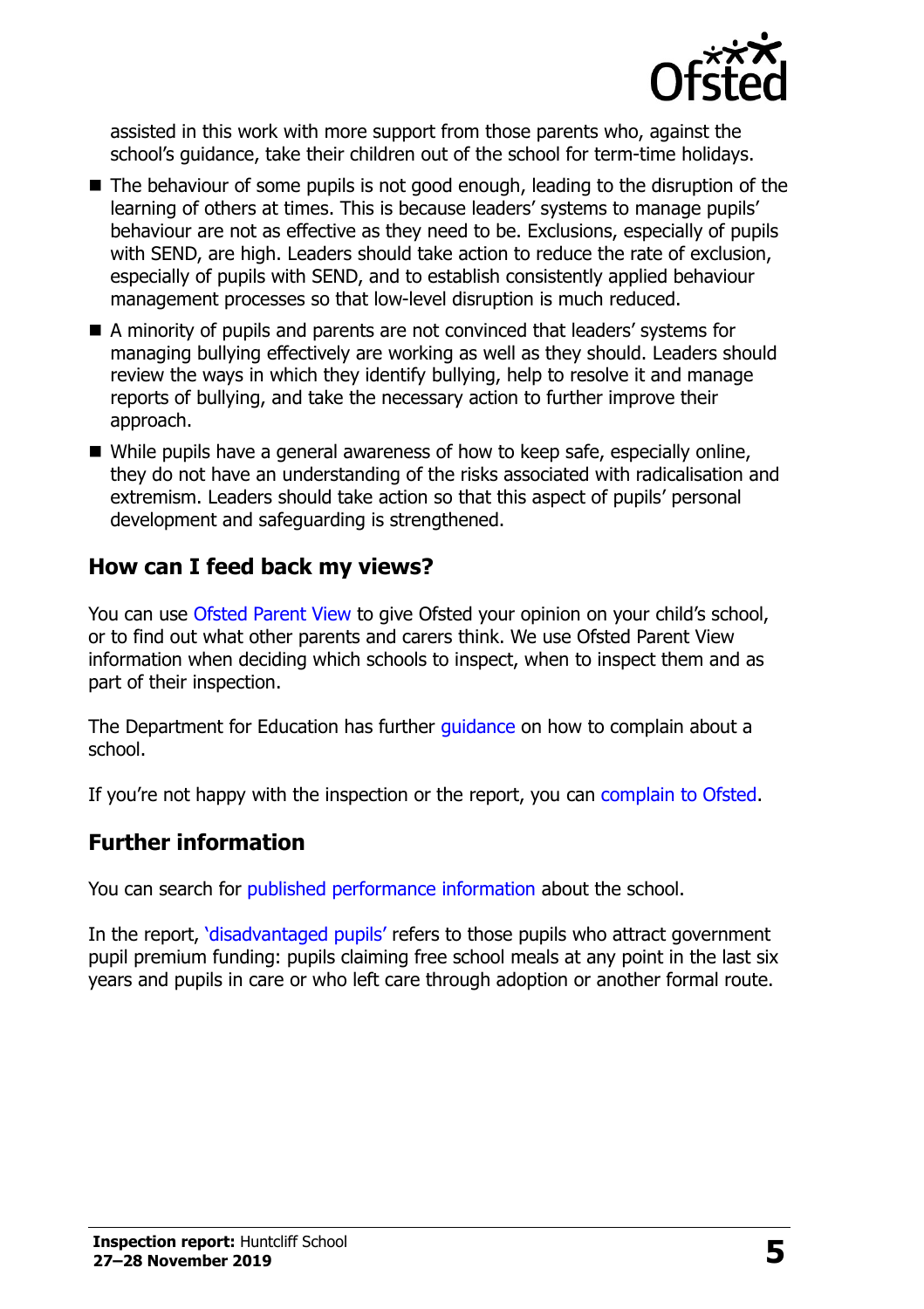

### **School details**

| Unique reference number                        | 111726                             |
|------------------------------------------------|------------------------------------|
| <b>Local authority</b>                         | Redcar and Cleveland               |
| <b>Inspection number</b>                       | 10087638                           |
| <b>Type of school</b>                          | Secondary<br>Comprehensive         |
| <b>School category</b>                         | Maintained                         |
| Age range of pupils                            | 11 to 16                           |
| <b>Gender of pupils</b>                        | Mixed                              |
| <b>Number of pupils on the school roll</b> 540 |                                    |
| <b>Appropriate authority</b>                   | The governing body                 |
| <b>Chair of governing body</b>                 | <b>Richard Dowson</b>              |
| <b>Headteacher</b>                             | Peter Eyre (executive headteacher) |
| Website                                        | www.saltburnlearningcampus.co.uk   |
| Date of previous inspection                    | 8 December 2015                    |

## **Information about this school**

- The executive headteacher was appointed in September 2015. A new head of school was appointed in September 2018, after the previous post-holder left the school. The school is federated with Saltburn Primary School, with which it shares the site.
- The school makes use of three providers of alternative education: Education Plus, Strive and Archways.

## **Information about this inspection**

We carried out this inspection under section 5 of the Education Act 2005.

In accordance with section 44(2) of the Education Act 2005, Her Majesty's Chief Inspector is of the opinion that this school requires significant improvement, because it is performing significantly less well than it might in all the circumstances reasonably be expected to perform.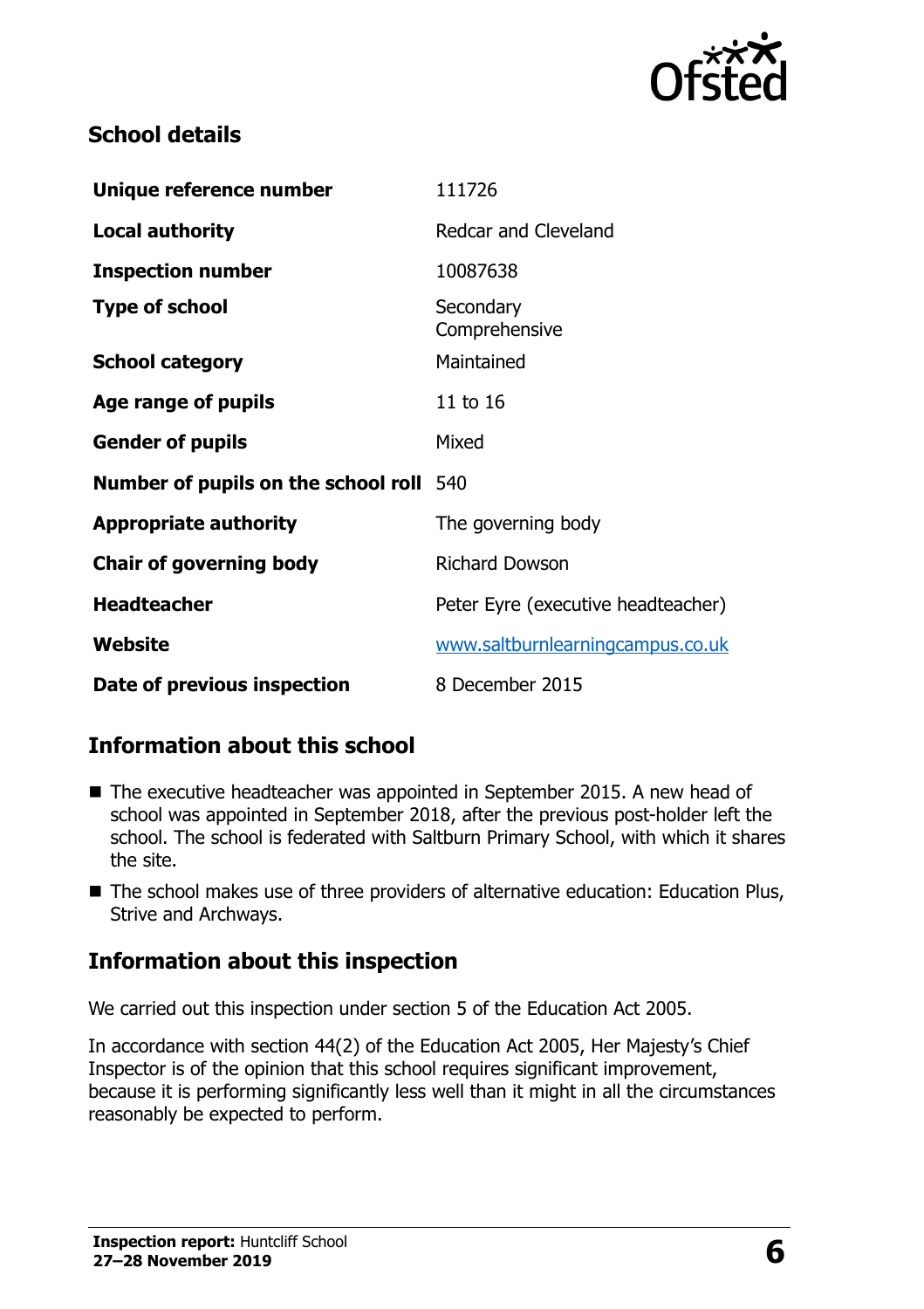

- We met the executive headteacher and head of school. We met senior staff with responsibility for behaviour, attendance, pupils' personal development and SEND.
- An inspector met the chair and other members of the governing body. An inspector also met a representative of the local authority.
- As part of this inspection, we carried out detailed reviews, known as 'deep dives', in: English, mathematics, science and history. Each 'deep dive' consisted of: a meeting with the subject leader to get an overview of the curriculum planning and how it works in practice; a visit to several lessons in different year groups, accompanied by a leader; a meeting with some of the teachers whose lessons were visited; a discussion with some of the pupils from the lessons visited; and a scrutiny of the workbooks of some of the pupils from the lessons visited. We also met the leaders of other subjects.
- We met with leaders with responsibility for safeguarding. We considered the records of accidents, bullying and behaviour. We sampled case files to check on how leaders identify and support pupils who need help. We looked at the processes for vetting staff who work at the school.
- An inspector spoke on the telephone with one of the providers of alternative education used by the school.

#### **Inspection team**

| Steve Shaw, lead inspector | Her Majesty's Inspector |
|----------------------------|-------------------------|
| Lesley Powell              | Ofsted Inspector        |
| <b>Bernard Clark</b>       | Ofsted Inspector        |